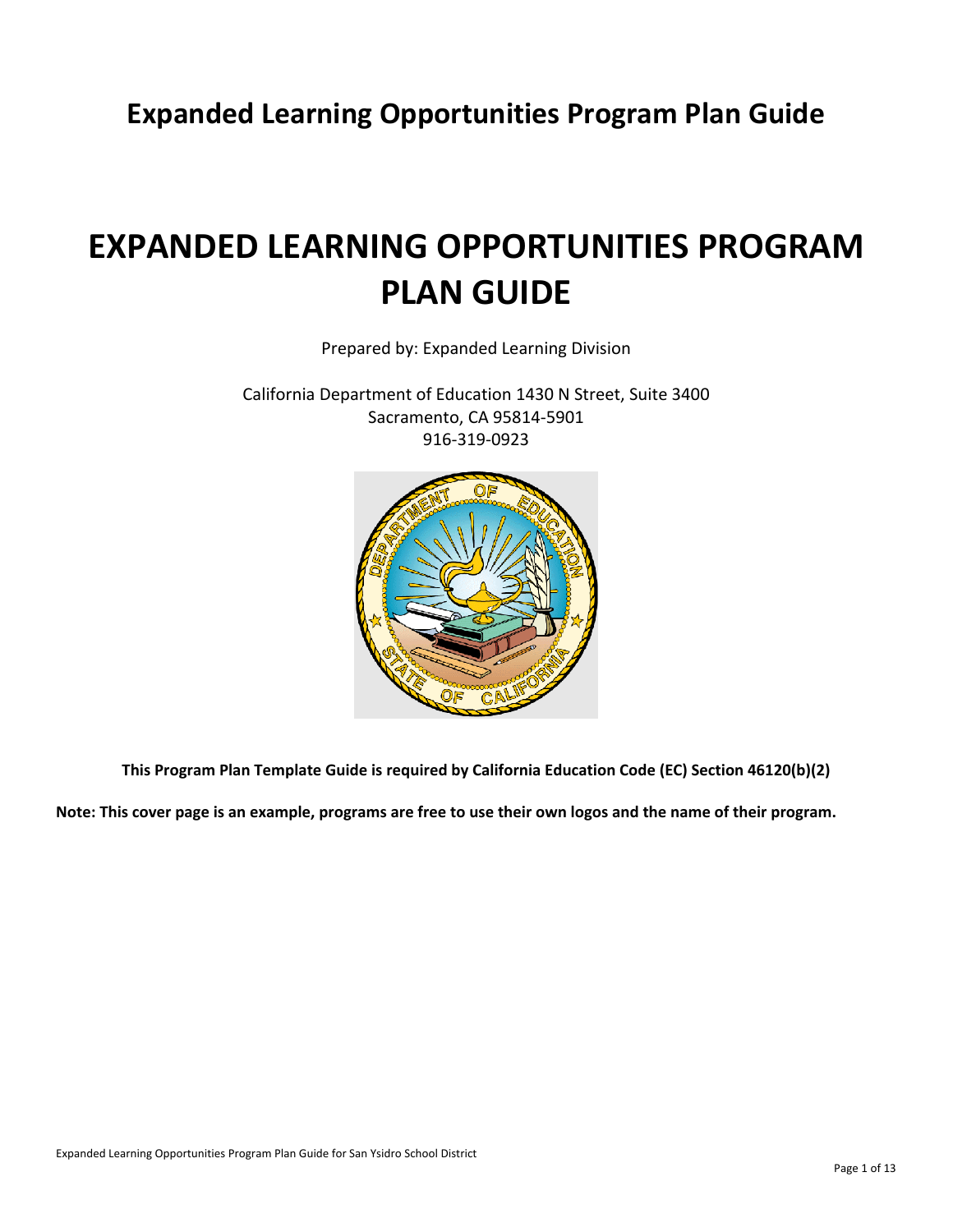# **Name of Local Educational Agency and Expanded Learning Opportunities Program Site(s)**

| Name of Local Educational Agency or Equivalent: |                            | San Ysidro School District |
|-------------------------------------------------|----------------------------|----------------------------|
| <b>Contact Name:</b>                            | Luis Ramos                 |                            |
| <b>Contact Email:</b>                           | luis.ramos@sysdschools.org |                            |
| <b>Contact Phone:</b>                           | (619) 428-4476             |                            |

**Instructions:** Please list the school sites that your LEA selected to operate the Expanded Learning Opportunities Program (ELO-P). Add additional rows as needed.

| 1. | La Mirada Elementary (TK - 6th)                                               |
|----|-------------------------------------------------------------------------------|
| 2. | Ocean View Hills School (currently TK - 6th; in 2022-23 will become TK - 5th) |
| З. | Smythe Elementary (TK - 6th)                                                  |
| 4. | Sunset Elementary (TK - 6th)                                                  |
| 5. | Willow Elementary (TK - 6th)                                                  |
| 6. | San Ysidro Middle School (7th - 8th)                                          |
| 7. | Vista Del Mar (currently 7th - 8th; in 2022-23 will become 6th - 8th)         |

## **Purpose**

This template will aid LEAs in the development of a program plan as required by EC Section 46120(b)(2). In this program plan, LEAs will describe program activities that support the whole child, and students' Social and Emotional Learning (SEL) and development.

## **Definitions**

"Expanded learning" means before school, after school, summer, or intersession learning programs that focus on developing the academic, social, emotional, and physical needs and interests of pupils through hands-on, engaging learning experiences. It is the intent of the Legislature that expanded learning programs are pupil-centered, results driven, include community partners, and complement, but do not replicate, learning activities in the regular school day and school year. (EC Section 8482.1[a])

"Expanded learning opportunities" has the same meaning as "expanded learning" as defined in EC Section 8482.1. "Expanded learning opportunities" does not mean an extension of instructional time, but rather, opportunities to engage pupils in enrichment, play, nutrition, and other developmentally appropriate activities. (EC Section 46120[e][1])

## **Instructions**

This Program Plan needs to be approved by the LEA's Governing Board in a public meeting and posted on the LEA's website.

The program plan template guide is considered a living document that is periodically reviewed and adjusted to reflect the needs of the community, updates in the law, and to provide continuous improvement in the development of an effective ELO-P.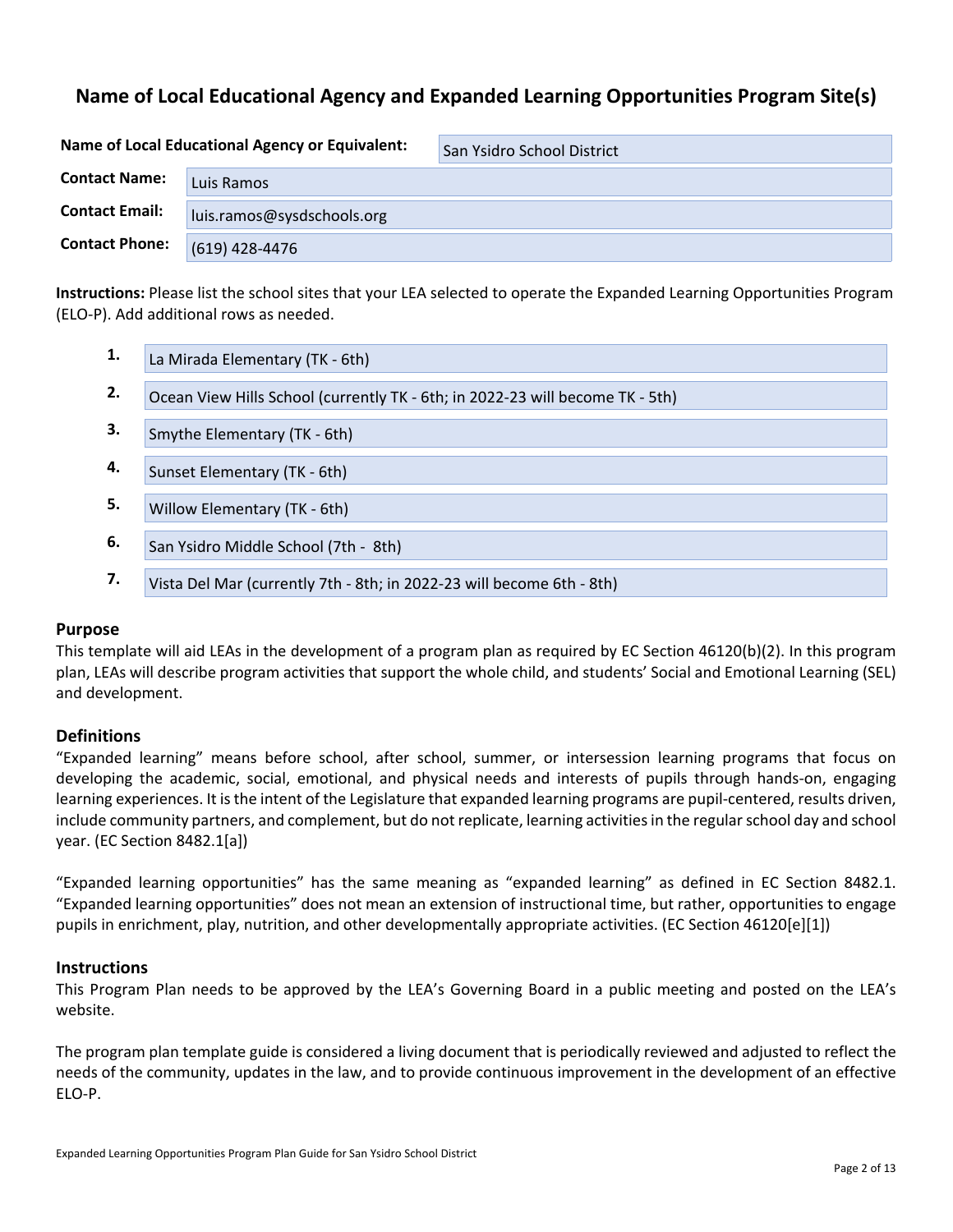The LEA is responsible for creating, reviewing, and updating the program plan every three years in accordance with EC Section 8482.3(g)(1). LEAs are encouraged to work collaboratively with partners and staff to develop and review the program plan. The LEA is responsible for the plan and the oversight of any community partners or subcontractors. The LEA should include any partners in the development and review of the plan. It is recommended that the plan be reviewed annually.

The Expanded Learning Division adopted the Quality Standards for Expanded Learning in California (Quality Standards) and introduced requirements for Continuous Quality Improvement (CQI) to help programs engage in reflection and be intentional about program management practices and activities delivered to students. To create the program plan, provide a narrative description in response to the prompts listed under each Quality Standard below. The LEA may customize and include additional prompts, such as describing SEL activities, or refining the plan. In addition to the narrative response, it may be useful to include tables, charts, or other visual representations that contribute to the understanding of the ELO-P. LEAs are encouraged to download and reference the Quality Standards in order to provide ongoing improvements to the program. The Quality Standards can be found on the California Department of Education's (CDE) Quality Standards and CQI web page, located at [https://www.cde.ca.gov/ls/ex/qualstandcqi.asp.](https://www.cde.ca.gov/ls/ex/qualstandcqi.asp)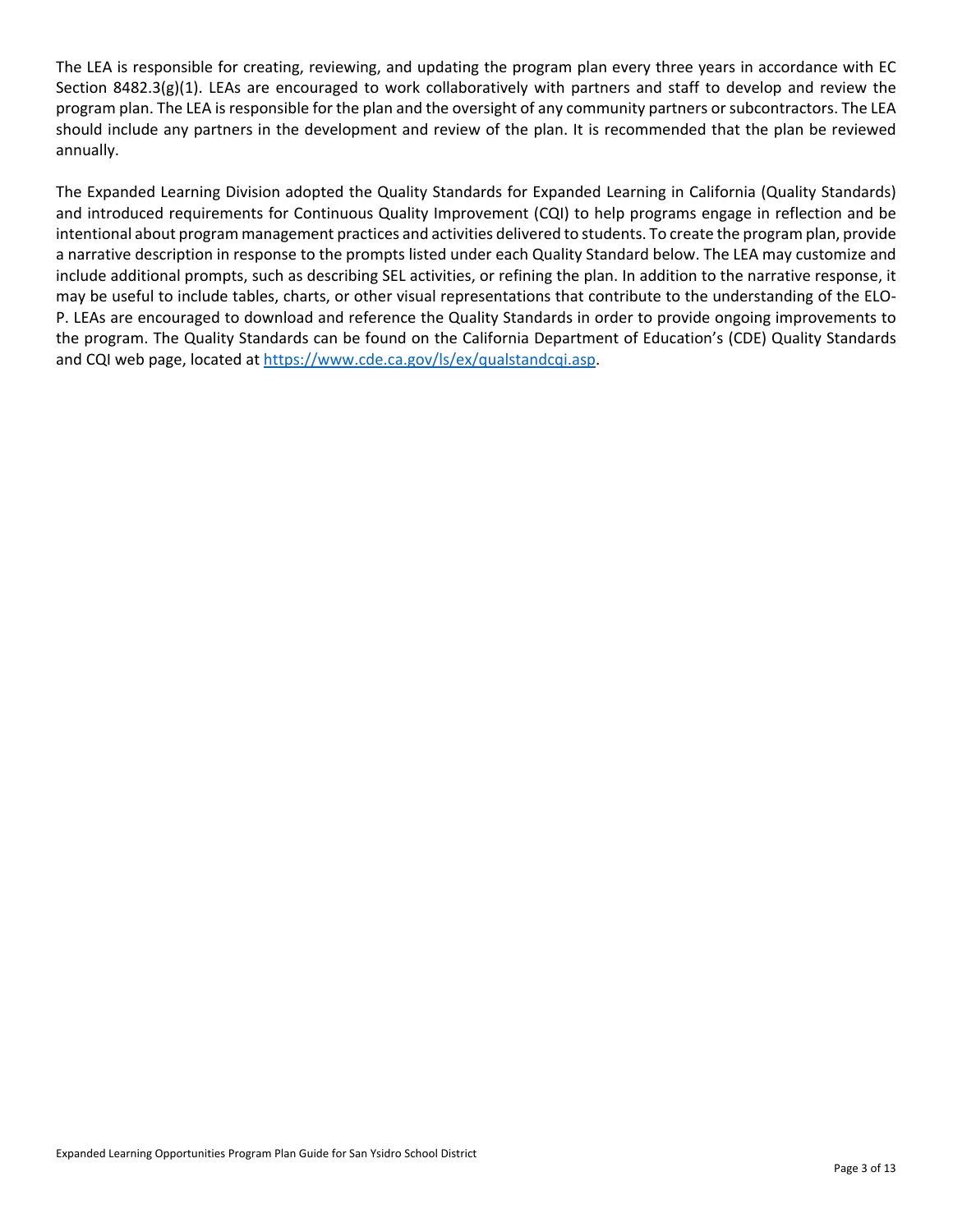# **1—Safe and Supportive Environment**

Describe how the program will provide opportunities for students to experience a safe and supportive environment. Include if the program will be offered on the schoolsite or off campus. If not on site, describe where in the community it will be and how students will be supported to get there.

San Diego County Office of Education (SDCOE) serves as the local educational agency (LEA) for the After School Education Safety Program(ASES), a consortium of local school districts that are committed to providing high quality expanded learning programs. SDCOE will work closely with the YMCA, school administrators at each program site, and expanded learning programs staff to establish and align health and safety procedures with those of the instructional day. The following measures will be established to ensure a safe and supportive expanding learning environment:

1. Location of students are known throughout the duration of the program through measures, such as sign-in and sign-out sheets – teachers are required to sign-in and out upon arrival and departure from the program. 2. Staff are required to always wear a program shirt or vest and name badge in order to be easily identifiable by students, parents, and all staff.

3. Staff ensures that student emergency contact information is current by reviewing it with parents/guardians and updating, if necessary, monthly.

Staff are CPR and first-aid certified.

4. Expanded learning programs are incorporated into existing school emergency response and safety plans. Program staff must identify primary and secondary evacuation locations and are trained in the student reunification process.

The proposed ELOP program provides a safe and supportive environment that promotes developmental, socialemotional, and physical needs of students by staffing the program with qualified individuals who:

1. Have excellent communication skills.

2. Are knowledgeable of the communities in which sites are located, where students are recruited from and reside, and local resources and services that are available to support students and their families beyond the program.

3. Represent the diverse culture of the student population being served.

4. Are interested in serving as role models for diverse student populations.

5. Are adept at actively engaging youth to build positive relationships and foster student involvement.

6. Have the capability to intervene calmly when youth are experiencing difficulties or are engaged in physically or emotionally unsafe behaviors.

# **2—Active and Engaged Learning**

Describe how the program will provide opportunities for students to experience active and engaged learning that either supports or supplements, but does not duplicate, the instructional day.

The ASES program will serve as the foundation for the expanded ELO-P program. The program will continue to utilize the program standards for each grade. These lessons/activities are aligned with the California Content Standards and the grade level focus. The lessons give students the opportunity to choose activities they are interested in and require collaboration with their fellow students. The activities include a wide variety of interests and enrichment opportunities for students including: STEM, Robotics, Life Science, Art, Music, and Dance.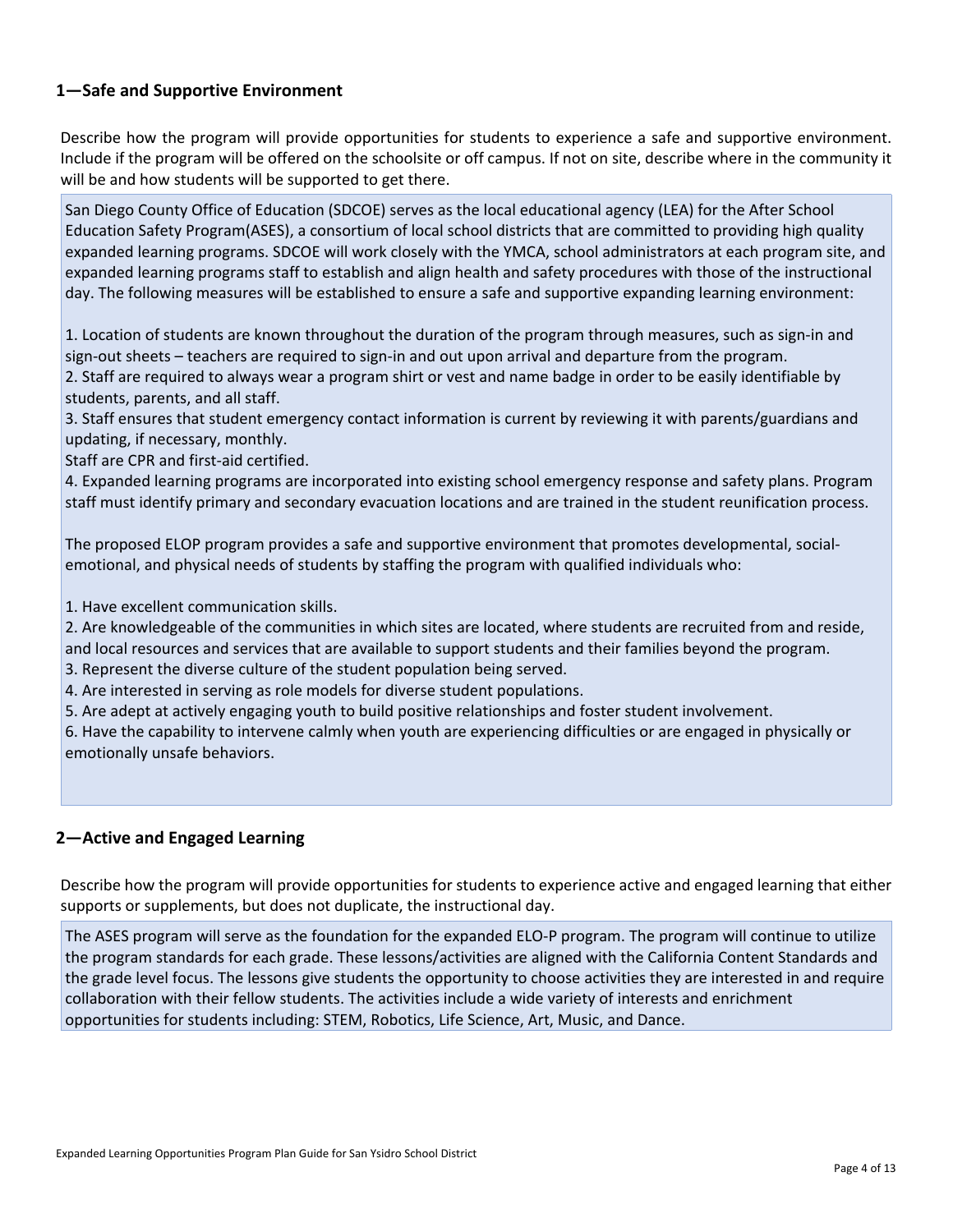# **3—Skill Building**

Describe how the program will provide opportunities for students to experience skill building.

The ELO-P program's educational and literacy element includes tutoring and homework assistance designed to help students meet grade-level standards. Homework assistance is provided Monday through Friday for a minimum of 45 minutes. There will be an educational enrichment component that consist of a minimum of 45 minutes per day of fine arts, physical fitness, and prevention activities that reinforce and complement the school's academic program.

At the end of each year, the SYSD's Director of Educational Services reviews the ELOP/ASES program with the site Principals. Principals review the program with their staff. Recommendations and program changes are reviewed with the YMCA, who is operating the daily program at all of our sites.

Students are grouped into classes and activities according to grade level, ability level, and interests. All ELOP program activities are intended to keep students motivated and actively engaged.

Planned educational activity include the math, ELA, Music/Art, STEM Activities, physical activities and other educational activities that student's and parents express interest in where we can get staff to teach.

# **4—Youth Voice and Leadership**

Describe how the program will provide opportunities for students to engage in youth voice and leadership.

At all grade levels the students are divided into smaller groups with an Adult leader. Students are allowed to choose the activities and projects as per the weekly monthly themes. Opportunities for choice of projects is also part of every lesson plan. Students are provided opportunities to develop their leadership skills through their participation in group projects.

Students are surveyed and evaluated by staff to guide in the development of training, curricula, and projects that will meet students' needs, interest and real world problems.

# **5—Healthy Choices and Behaviors**

Describe how the program will provide opportunities for students to engage in healthy choices and behaviors. Describe how students will be served nutritious meals and/or snacks during the ELO-P hours of programing.

Through structured physical activities students learn and grow through play. Play provides students with an opportunity to learn while engaging in fun activities, discover themselves, and build social skills in both recreational and physical activities. The program collaborates with the district to offer sports clinics and sports leagues to our students through our Pathways program, as well as other other activities such as yoga, ballet floklorico, and dance. Additionally, students participate in SPARKs Physical Education programs as part of the expanded school day. Parent and student annual after-school school program survey results are also used to determine recreation activities/sports that could be added.

The health and safety of all students begins with a smooth transition from the regular school day to the after school program. Student attendance in after school programs is tracked at the end of the regular school day when the after school program starts and monitored throughout the after school program sessions. After school program staff monitor student behavior to ensure that all students are safe, treated with respect, and valued for their individuality. Expectations are outlined in the registration packets that go home to parents and are reviewed with students in after school program classes. Nutritious snacks are provided daily for every student in attendance. The San Ysidro School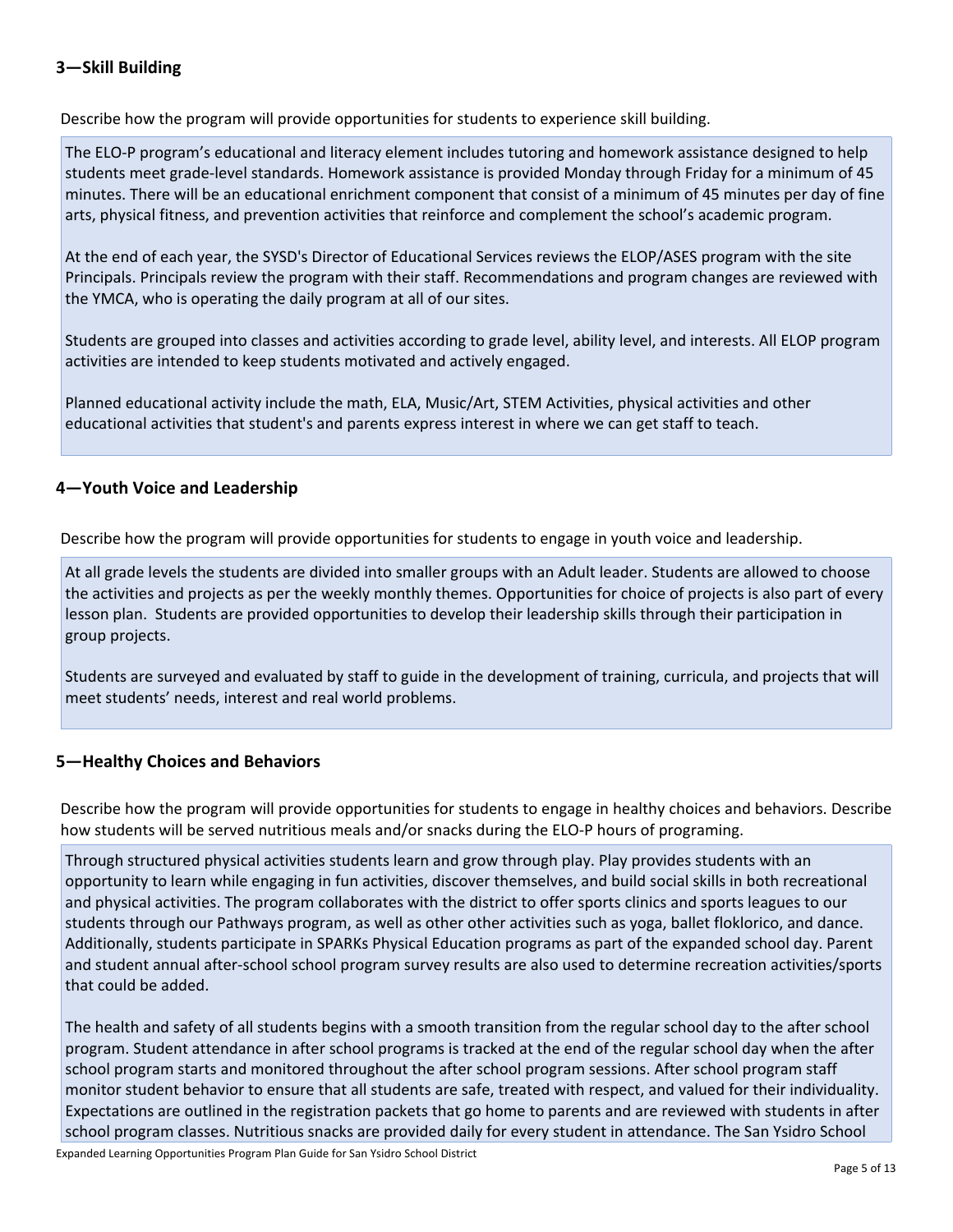District (SYSD) Food Service staff selects the snacks served in the after school program. Selections are based on a reimbursable snack consisting of two of the following four food components: milk/meat, meat alternative/fruit, vegetable/grain, or bread product. Examples of snacks served include cheese sticks, apple juice, yogurt, apples, cup of carrots with broccoli and ranch dressing, and milk.

# **6—Diversity, Access, and Equity**

Describe how the program is designed to address cultural and linguistic diversity and provide opportunities for all students to experience diversity, access, and equity. Describe how the ELO-P will provide access and opportunity for students with disabilities.

The San Ysidro School District values and embraces the growing diversity of the community. Staff participates in recognition of diversity and builds on cultural background. All students would be encouraged to participate in after/before school, intersession and summer programs. Students with diverse needs will be provided the same supports as the regular school day depending on staff availability. The San Ysidro School District's special education department will support and develop activities and trainings to facilitate participation to students with disabilities. English language learners will have language supports that will allow them to fully participate in all programs. Transitional home students and foster youth will be highly encouraged to partake in activities related to this plan and receive continued support by the district's pupil services coordinator. Our military families and students will also be encouraged to be part of the engaging activities and resources that the district provides year-round. Socio-Economically disadvantage students will have access and be exposed to continuous support that will enrich their development. All communication sent to the community will be inclusive and inviting to address concerns about participation. Program providers will work diligently with the district to assure that all students have opportunities to participate in engaging activities.

# **7—Quality Staff**

Describe how the program will provide opportunities for students to engage with quality staff.

The San Ysidro School District selection procedures shall include screening processes, interviews, recommendations from previous employers, and observations when appropriate, as necessary to identify the best possible candidate for a position. District partners must establish qualifications for each staff position that, at a minimum, ensure that all staff members who directly supervise pupils meet the minimum qualifications for an instructional aide, pursuant to the policies of SYSD. The district and educational partners will screen for all providers of programs including before/after school, summer programs and intercession that will include an educational and literacy element designed to provide one or more of the following core content subject areas: language arts, mathematics, history and social science, science and computer training. The program will have an educational enrichment element that may include, but not limited to STEM, sports, visual and performing arts, and youth development activities. SYSD shall collaborate with educational partners to provide all students snack and/or lunch program. As stated, all the participants that provide services will be determined by the availability of the best possible candidate.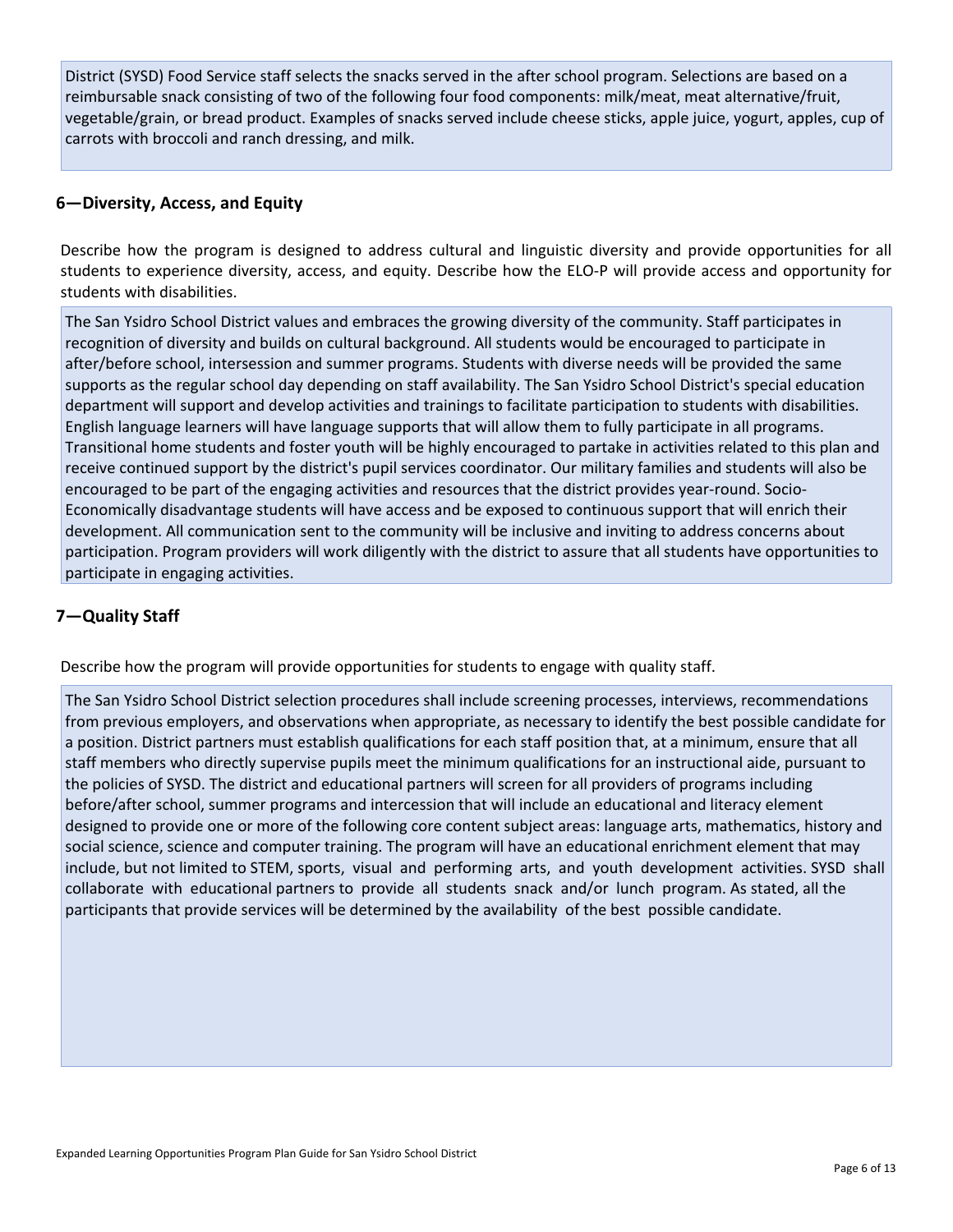# **8—Clear Vision, Mission, and Purpose**

Describe the program's clear vision, mission, and purpose.

#### Our Vision:

The San Ysidro School District, in partnership with our teachers and community, is committed to providing a high quality, multicultural learning environment that promotes academic excellence, social responsibility and physical and emotional well-being for all students. Mission Statement Quality education and opportunity for all students to succeed Expanded Learning Vision, Mission, Purpose

Shared Vision with YMCA The San Ysidro Ysidro School district together with our educational partners plan to offer students safe and nurturing expanded learning programs that prepare them for college, career, and life. We also seek to provide structured academic, physical and social activities for Kindergarten to Grade 8 students.

# **9—Collaborative Partnerships**

Describe the program's collaborative partnerships. Local educational agencies are encouraged to collaborate with non-LEA entities to administer and implement ELO-P programs.

The San Ysidro District currently partners with the YMCA of San Diego County taking into consideration each program component such as a curriculum-based structure that provides a balance between organized activities like MVPA (Moderate to Vigorous Physical Activity), social emotional learning, enrichment, and homework assistance. The program will be monitored continuously including at the beginning of each school year, with participating educational partners providing input and feedback on the direction of the program. In order to involve students into the development of the plan, the ASES Program supervisors survey students to determine enrichment interests, academic and social-emotional needs. The program plan changes as the needs of the student's change, this is determined by the District and implemented by the program through the collaboration of program staff and educational partners. Partnerships with the San Diego County Office of Education, local service providers and agencies that focus on student well being together with the district will guide the implementation of activities for SYSD students.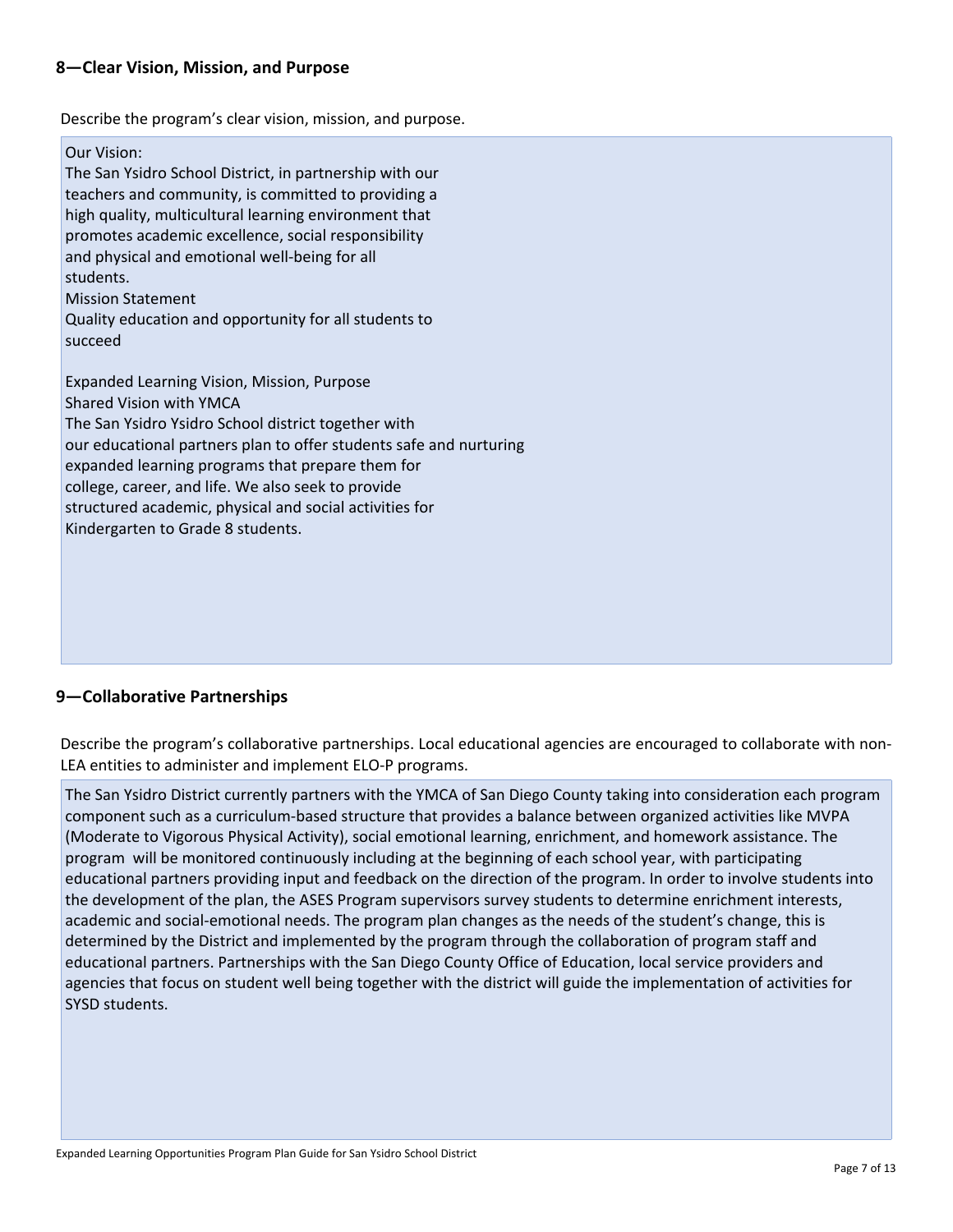# **10—Continuous Quality Improvement**

Describe the program's Continuous Quality Improvement plan.

The San Ysidro School District will gather data to monitor and continue the improvement of programs offered to students and families participating in expanded learning. The Quality Standards will be used as a framework of clear expectations to all educational partners. These standards will assist in planning, creating and adjusting systems that will align to the district's vision. The use of these standards will serve as a measure of what the successes are and identify areas that need attention. Input from parents and students will be gathered to determine the quality of implementation and needs met. Constant revision of the plan's goals will assist district and site administration to accomplish priorities and move forward with desired outcomes. Different surveys, interviews, self reflection, observations, local and county provided data will be used to gather information. At the site level, recurring meetings will be in place with site coordinators and principals to assess the progress of the program. Weekly district administration meetings with program coordinators will help gather feedback and analyze data driven solutions to needs identified within attendance, goals, and deficiencies. The Educational Services department will plan meetings with the county office of education to analyze data and seek input.

# **11—Program Management**

Describe the plan for program management.

The district office will monitor day to day operations in conjunction with the YMCA. Continuous meetings between site leadership, district staff and the YMCA will provide planning for fulfilling student needs and program requirements. Participation will be gathered by the YMCA and reviewed with SYSD. Student attendance will be tracked with the current system established with the San Diego County of education, when applicable. YMCA will keep record of their staff and support with additional participating members in their roles of pathways or other before/after school programs, intersession and summer school. Funding and expenditures will be monitored by the district's business department.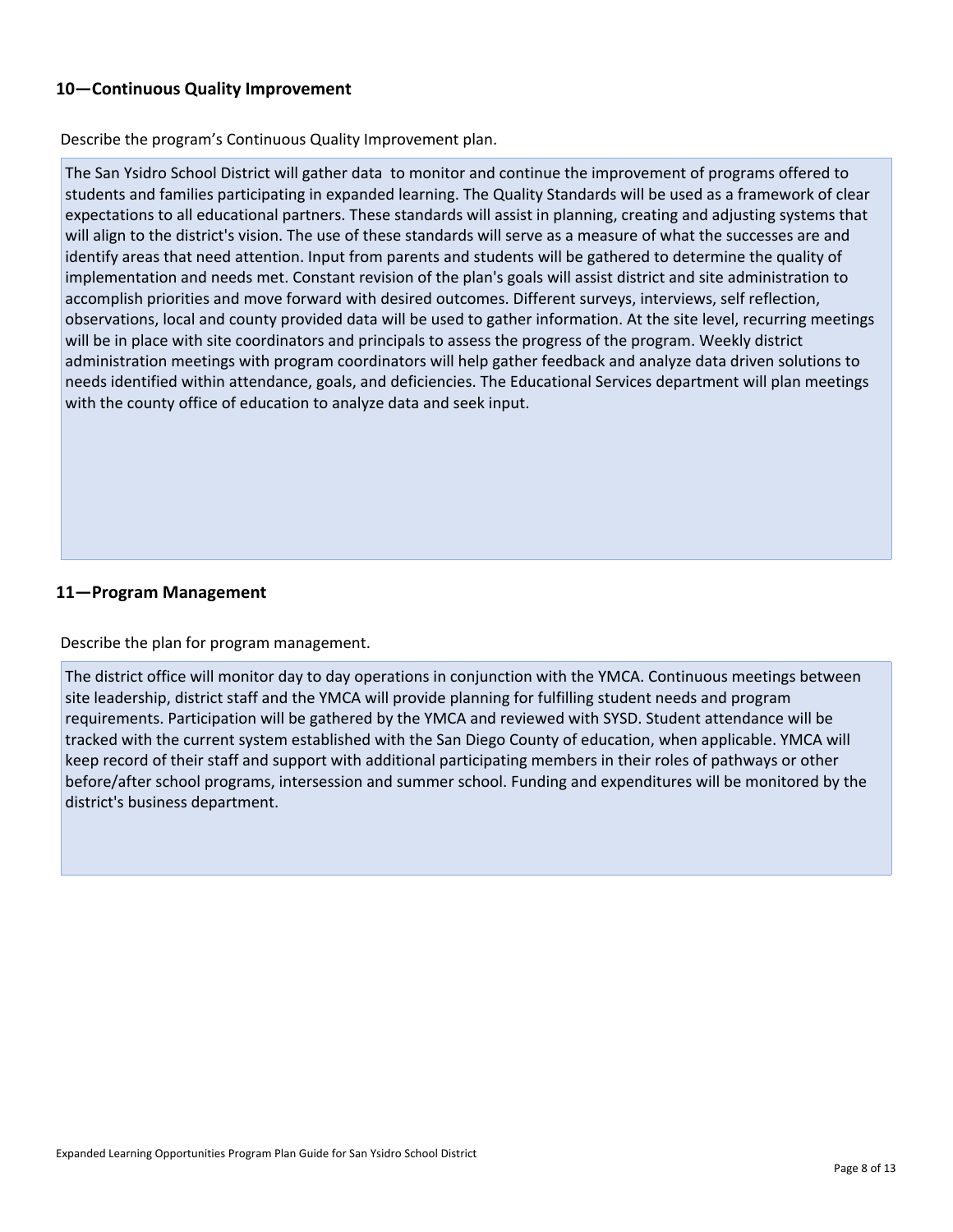# **General Questions**

# **Existing After School Education and Safety (ASES) and 21st Community Learning Centers (21st CCLC) Elementary and Middle School grantees.**

ASES, 21st CCLC Elementary/Middle School, and the ELO-P should be considered a single, comprehensive program. In coordinating all these funding streams to move towards a single program, the expectation is that the most stringent requirements will be adopted for program guidance. If one or both grants are held, please describe how the ELO-P funding will be used to create one comprehensive and universal Expanded Learning Program.

San Ysidro School District partners with the YMCA and will continue to implement the ASES program through this provider. SYSD also receives 21st CCLC grants at two sites within the district. The district will move forward to incorporate ELO-P, ASES and 21st CCLC by offering services to all students within our boundaries and collaborate with the San Diego County Office of Education to establish guidelines that align with state requirements. Services will be offered at all sites for before/after school. During intersession and summer programs different sites will be operational based on student participation. Students will be offered a range of options during the school year that will involve activities for educational, athletic and recreational development. Students will also have opportunities to visit off campus sites like the zoo, universities, beach, museums, performances and other activities that will help the development and exposure to cultural enrichment.

# **Transitional Kindergarten and Kindergarten**

Programs serving transitional kindergarten or kindergarten pupils shall maintain a pupil-to-staff member ratio of no more than 10 to 1. (EC Section 46120[b][2][D]). Please address the proposed schedule and plan for recruiting and preparing staff to work in the program, including supporting them to understand how to work with younger children. How will the lower pupil-to-staff ratio be maintained? How will the curriculum and program be developmentally-informed to address this younger age group?

San Ysidro School Distrcit together with the ASES provider has planned and taken into account that need to incorporate TK and K students in all programs. The ratios will continued to be followed, the district and providers have taken steps to address the need of additional staff required to run summer programs within the current year. The need for an increase in staff has been continuous and monitored by service providers and the district. Training and development has been planned in order to have all staff meets the needs of our TK and K students. Ongoing staff development will seek to include, but is not limited to orientation for new employees, ongoing training and staff development on curriculum, instruction, and best practices for early childhood, coaching to meet individual needs, and regular evaluations per availability.

The district's ASES program currently supports K students and plans on acquiring additional staff to support the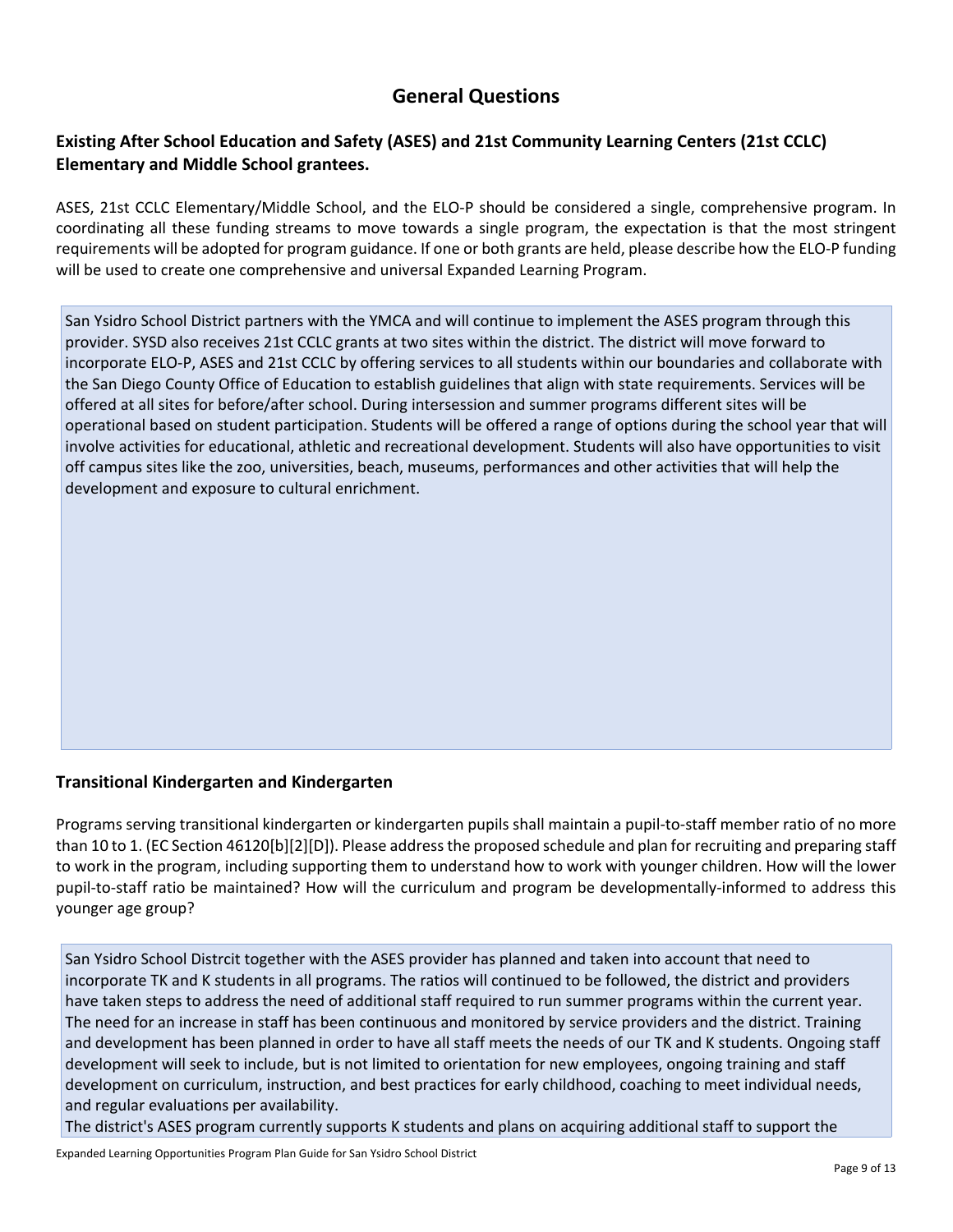growing needs of the district. Service providers will work with support of the district's preschool and child development program. All TK and K students will be guided to follow the child development model of: Cognitive/ Language Development

• To develop their creativity and thinking skills through language and literacy experiences

• To develop number, shape, and other logic and mathematics concepts and perceptive skills To demonstrate reading-like behaviors and develop an interest in books Social/Emotional Development

- To develop a sense of self, friendships, cooperation, and responsibility.
- To develop healthy relationships with adults and children.

Physical Development and Self-Care

- To develop and exercise small and large muscles.
- To increase their perceptual skills in reading and writing.
- To learn self-management, independence, responsibility, decision making,

and problem solving skills.

A strong emphasis is placed on the family/school relationship.

# **Sample Program Schedule**

Please submit a sample program schedule that describes how the ELO-P or other fund sources, including the California State Preschool Program for children enrolled in transitional kindergarten or kindergarten, will be combined with the instructional day to create a minimum of nine hours per day of programming (instructional day plus ELO-P or other supports). Also, submit a sample schedule for a minimum nine-hour summer or intersession day.

Sample Program Schedule Daily School with Instructional Day Sample Time Activity • 6:00 AM- 8:30 AMBefore School Breakfast Homework Help Enrichment 8:30 AM – 2:30 PM Regular School Hours 2:30 PM -2:45 PM Kinder Dismissal Check In 2:45 PM- 3:00 PM Circle Time 3:00 PM- 3:15 PM Opening Challenge 3:15 PM- 3:25 PM Assembly 3:25 PM- 3:45 PM Snack 3:45 PM- 4:30 PM Sports 4:30 PM- 5:20PM Arts/ Homework 5:20 PM- 5:30 PM Closing Assembly 5:30 PM-6:00 PM Check out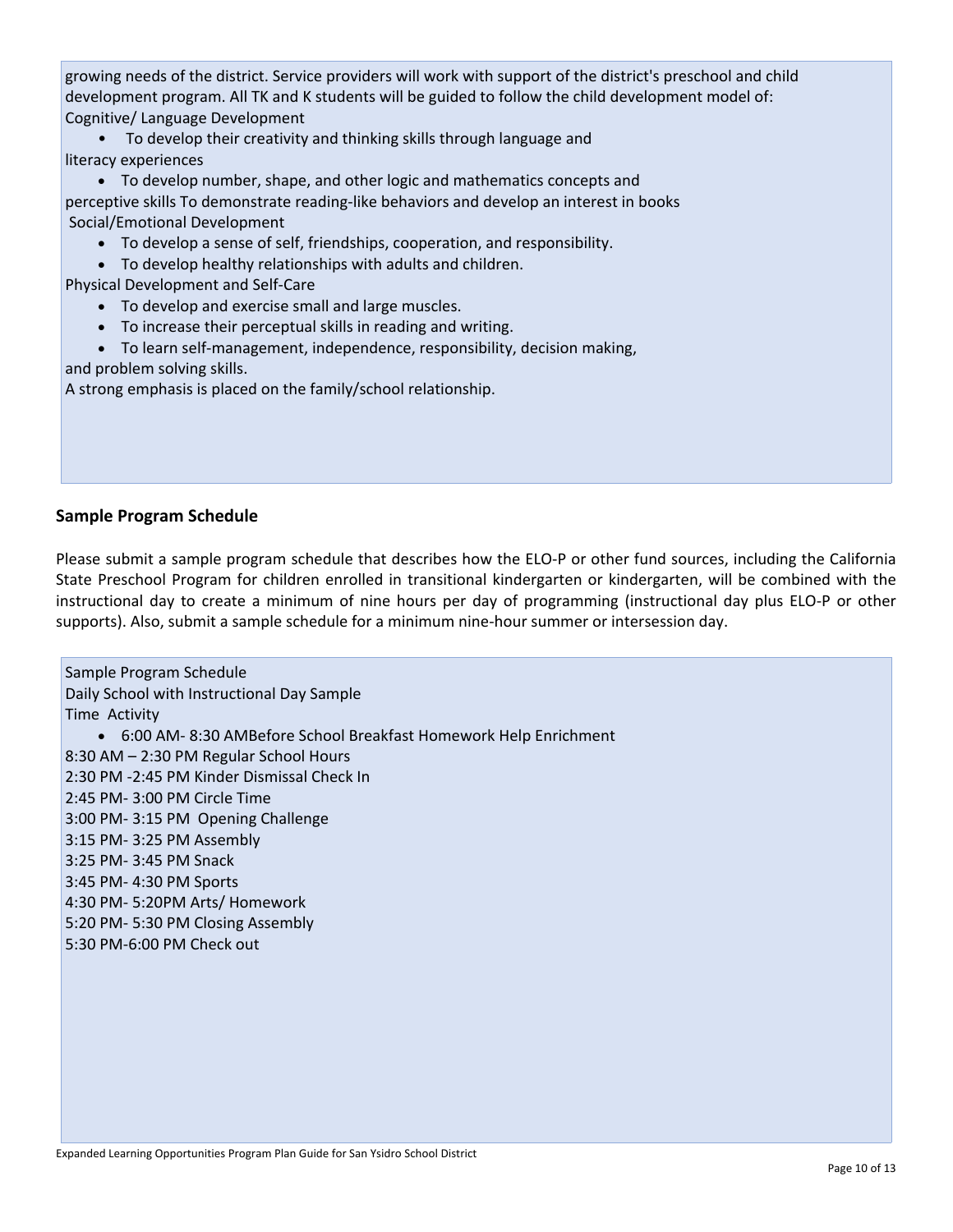Sample Program Schedule Summer/ Intersession Program Time Activity 7:30AM- 8:30 AM Sign in/ Breakfast 8:30 AM- 8:50 AM Opening Assembly 9:00 AM -10:00 AM STEAM 10:15AM- 11:15AM Sports 11:15AM-12:15 PM Lunch 12:15AM- 1:15PM Dance/ART 1:30 PM- 2:30 PM Science 2:45 PM-3:45 PM Music/Art 3:45 PM- 4:30 PM Closing Assembly/Dismissal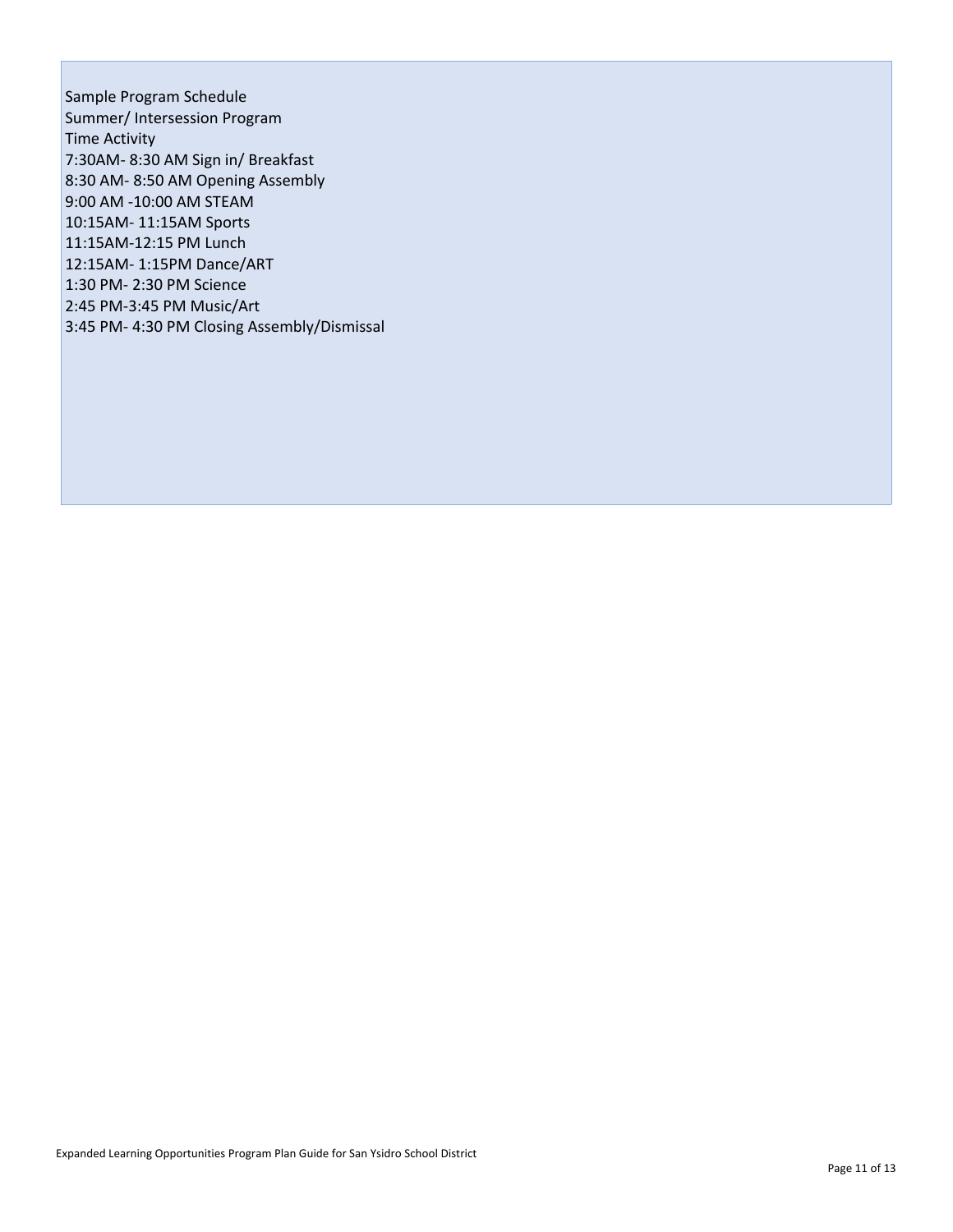# **Below are additional legal requirements for the ELO-P. Please ensure your Program Plan meets all of these legal requirements:**

# **EC Section 46120(b)(2):**

[LEAs] operating expanded learning opportunities programs may operate a before school component of a program, an after school component of a program, or both the before and after school components of a program, on one or multiple school sites, and shall comply with subdivisions (c), (d), and (g) of Section 8482.3, including the development of a program plan based on the following;

(2) [LEAs] operating expanded learning opportunity programs pursuant to this section may operate a before school component of a program, an after school component of a program, or both the before and after school components of a program, on one or multiple schoolsites, and shall comply with subdivisions (c), (d), and (g) of Section 8482.3, including the development of a program plan based on all of the following:

- (A) The department's guidance.
- (B) Section 8482.6.

(C) Paragraphs (1) to (9), inclusive, and paragraph (12) of subdivision (c) of Section 8483.3.

(D) Section 8483.4, except that programs serving transitional kindergarten or kindergarten pupils shall maintain a pupil-to-staff member ratio of no more than 10 to 1.

## **EC Section 46120(b)(1)(A):**

On schooldays, as described in Section 46100 and Sections 46110 to 46119, inclusive, and days on which school is taught for the purpose of meeting the 175-instructional-day offering as described in Section 11960 of Title 5 of the California Code of Regulations, in-person before or after school expanded learning opportunities that, when added to daily instructional minutes, are no less than nine hours of combined instructional time and expanded learning opportunities per instructional day.

## **EC Section 46120(b)(1)(B):**

For at least 30 nonschooldays, during intersessional periods, no less than nine hours of in-person expanded learning opportunities per day.

## **EC Section 46120(b)(3):**

[LEAs] shall prioritize services provided pursuant to this section at schoolsites in the lowest income communities, as determined by prior year percentages of pupils eligible for free and reduced-price meals, while maximizing the number of schools and neighborhoods with expanded learning opportunities programs across their attendance area.

## **EC Section 46120(b)(4):**

[LEAs] may serve all pupils, including elementary, middle, and secondary school pupils, in expanded learning opportunity programs provided pursuant to this section.